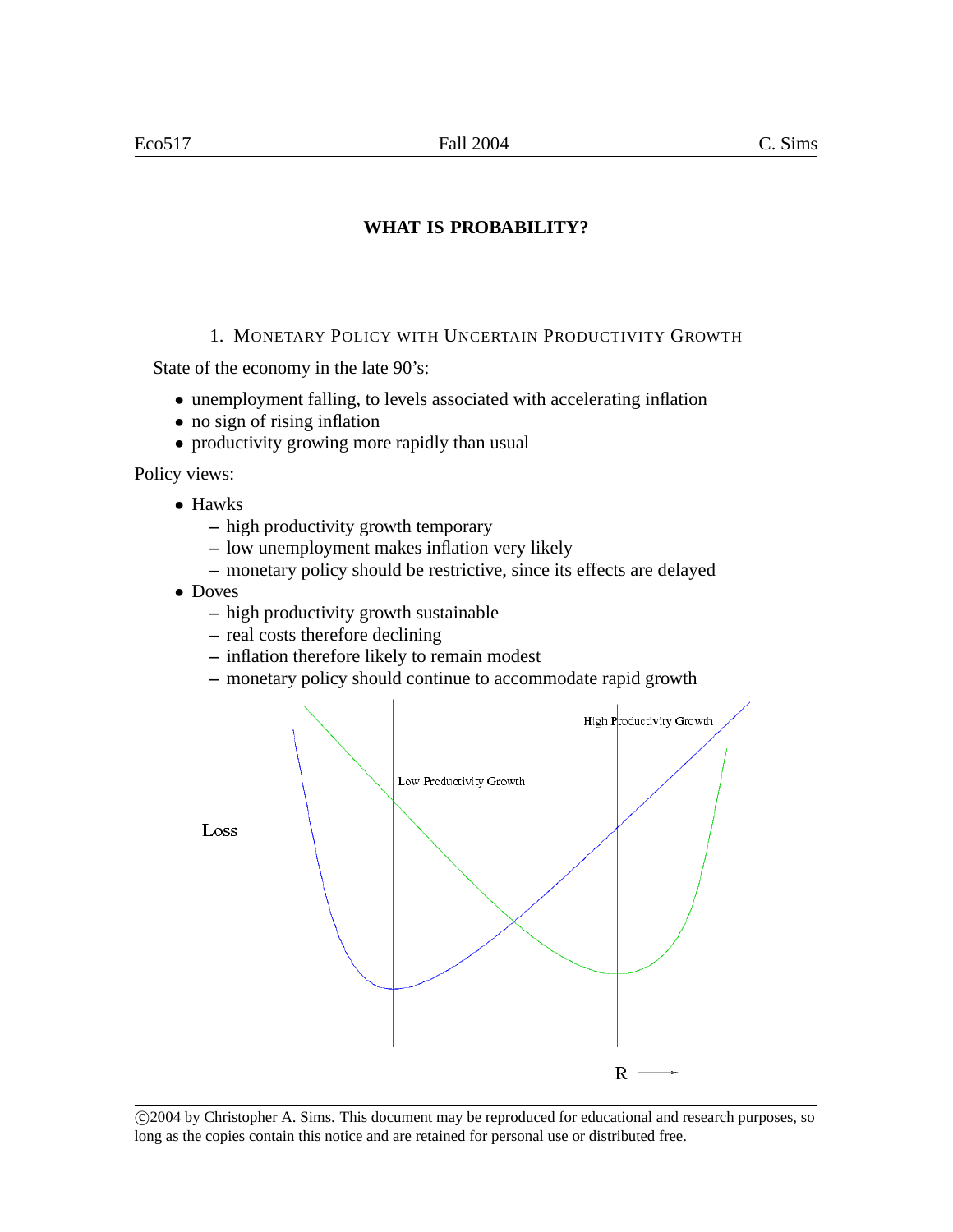### 2. COMMON SENSE

- no setting of *R* outside the region bounded by the vertical lines is a good policy.
- For each *R* in outside the region, there is some other *R* within the region that delivers lower loss no matter which hypothesis is correct.
- policies within the region are "**admissible**", policies outside it "**inadmissible**".
- We should choose an *R* nearer the right-hand vertical line if we think the hawks are probably right, an *R* closer to the left-hand one if we think the doves are probably right.
- If we observe new data that tell us something about which hypothesis is true, we should adjust our beliefs about the relative likelihood of the two hypotheses and our choice of *R* accordingly.

#### 3. DECISION THEORY

- Formalizes the process of assessing likelihoods and adjusting decisions in the light of evidence.
- Statistical inference is the component that involves adjusting beliefs in the light of newly observed data.
- Good decision making need not formally invoke the mathematics of decision theory.
- Formal decision theory can be helpful in organizing thinking about complex decisions or in facilitating communication in group decision making.
- Formal decision theory can help in criticizing or interpreting decisions that have been arrived at informally.

### 4. PROBABILITIES AND EXPECTATIONS IN A DECISION PROBLEM

We now summarize the information in the graph another way: we plot all the pairs of loss function values available on the graph. Interest rates no longer appear explicitly, though each point on the graph still corresponds to a choice of *R*.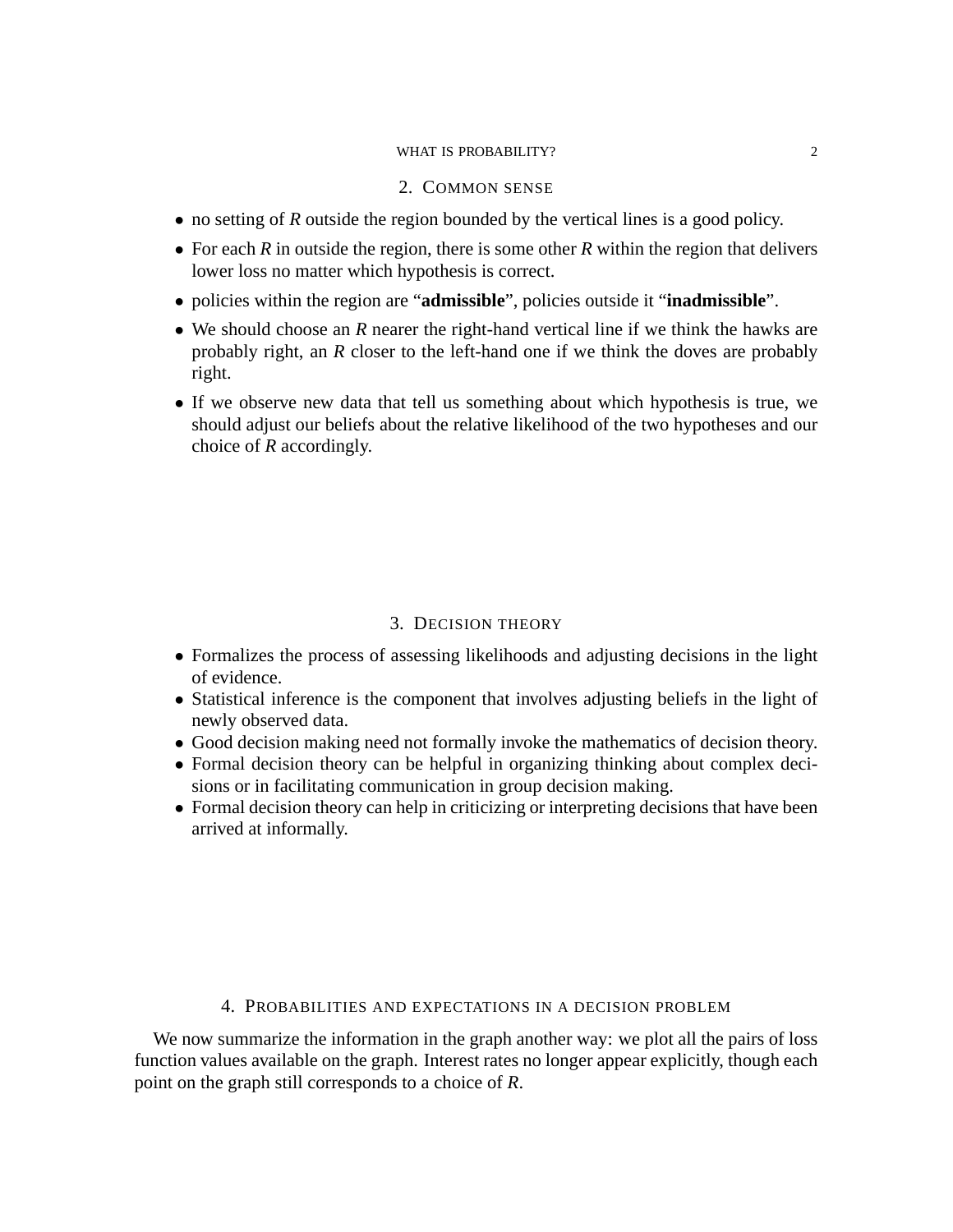

Loss if tech growth persistent

### 6. PROBABILITIES AS BUDGET-LINE-LIKE TANGENTS

- Every one of the admissible points corresponds to a tangent line, like the one that has been drawn in on the figure.
- Such a line will be a linear function of the form  $p_p L_p + p_t L_t = A$ .
- We can normalize by requiring that  $p_p + p_t = 1$ .
- The point at which the line touches the curve clearly is the point that minimizes  $p_p L_p + p_t L_t$  in the set of available loss pairs.
- $p_p$  and  $p_t$  are **probabilities** on the "persistent" and "temporary" (dove and hawk) hypotheses.
- *A* is the **expectation** of losses for that choice of interest rate and the  $p_p$ ,  $p_t$  probabilities.
- Every choice of *R* that is not dominated can be described as minimizing expected loss for some choice of probability weights.
- The result here, that admissible decisions can be represented as minimizing expected losses under some set of probability weights, is true under quite general conditions.
- This fact accounts for one main interpretation of probability theory, that probabilities are weights on uncertain prospects that underly optimal decisions.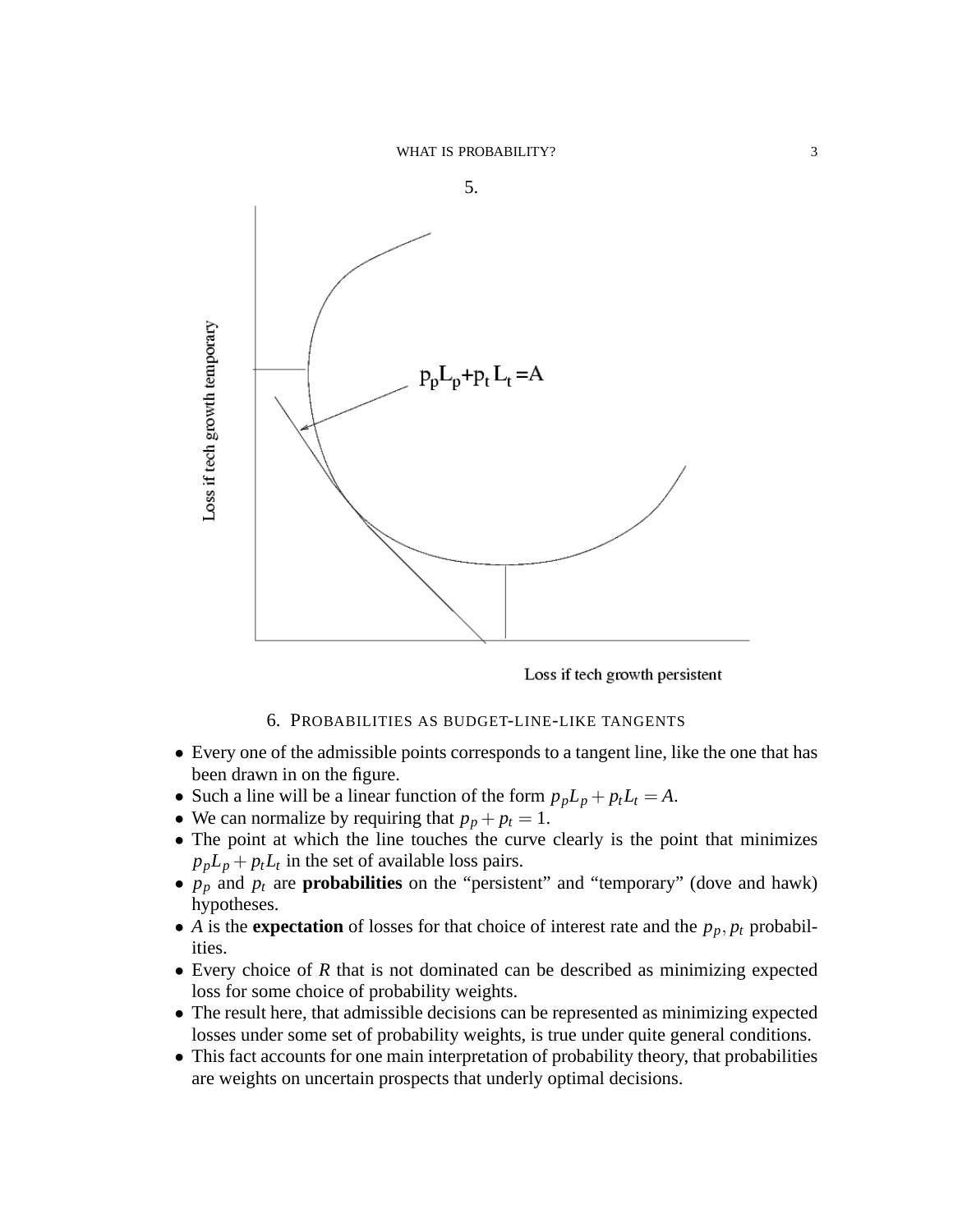- 7. PROBABILITY FROM ARBITRAGE-FREE PRICING IN COMPETITIVE MARKETS
- *S*: possible states of the world, or contingencies
- *N*securities with yield functions  $y_j : S \to \mathbb{R}, j = 1, ..., N$ .
- Securities sold on a competitive market.
- Any agent can create new securities with yield functions that are linear combinations of the  $y_j$ 's. The set of such linear combinations is  $F$ .
- $Q: F \to \mathbb{R}$ .  $Q(z)$  is the market price of the security with yield *z*.

## 8. NO-ARBITRAGE CONDITIONS  $\rightarrow$  MARKET EXPECTATIONS

- Linearity:  $z = \sum a_i y_i \Rightarrow Q(z) = \sum a_i Q(y_i)$ .
- Positivity:  $z(\omega) > 0$  for all  $\omega \in S \Rightarrow Q(z) > 0$ .
- If  $z(\omega) \equiv c > 0$  (i.e., *z* is a risk-free security), we define  $\Phi = Q(c)/c$ .
- $\Phi$  is the risk-free discount factor; and  $\Phi^{-1}$  the risk-free gross interest rate.
- $E[y] = Q(y)/\Phi$  then has most of the properties of mathematical expectation.

## 9. MARKET EXPECTATIONS  $\rightarrow$  MARKET PROBABILITIES

- If *S* is a finite space with *M* elements, and if  $N \ge M$ , with the  $y_j$  functions linearly independent, we can price, for each  $\omega_i \in S$ , a security with yield  $e_i$  defined as  $e_i(\omega_i)$  =  $1, e_i(\omega_i) = 0, i \neq i.$
- Set  $p(\omega_i) = E[e_i]$ .
- the *M*  $p(\omega_i)$ 's will be non-negative and sum to one, and *E* will be the expectation operator with respect to the probability defined by these weights. That is,  $E[z] =$  $\sum p(\omega_i)z(\omega_i).$

#### 10. MARKET PROBABILITIES ARE NOT FREQUENCIES

The market probability and expectation operator have all the mathematical properties of probability and expectation, but they do not connect to frequencies. That is, e.g., if the same market repeats at many dates *t*, it is not true that

$$
\frac{1}{T}\sum_{t=1}^T z_t \to E[z_t]
$$

### 11. PHYSICAL PROBABILITY: SYMMETRY

- One may examine a coin carefully, weighing it, balancing it, etc., and expect to reach a conclusion as to whether it is "fair" — that is, equally likely to come up heads or tails when flipped properly.
- Decision-makers should not disagree about this. Markets should price a security that delivers \$1 for heads the same as one that delivers \$1 for tails, if the coin is fair.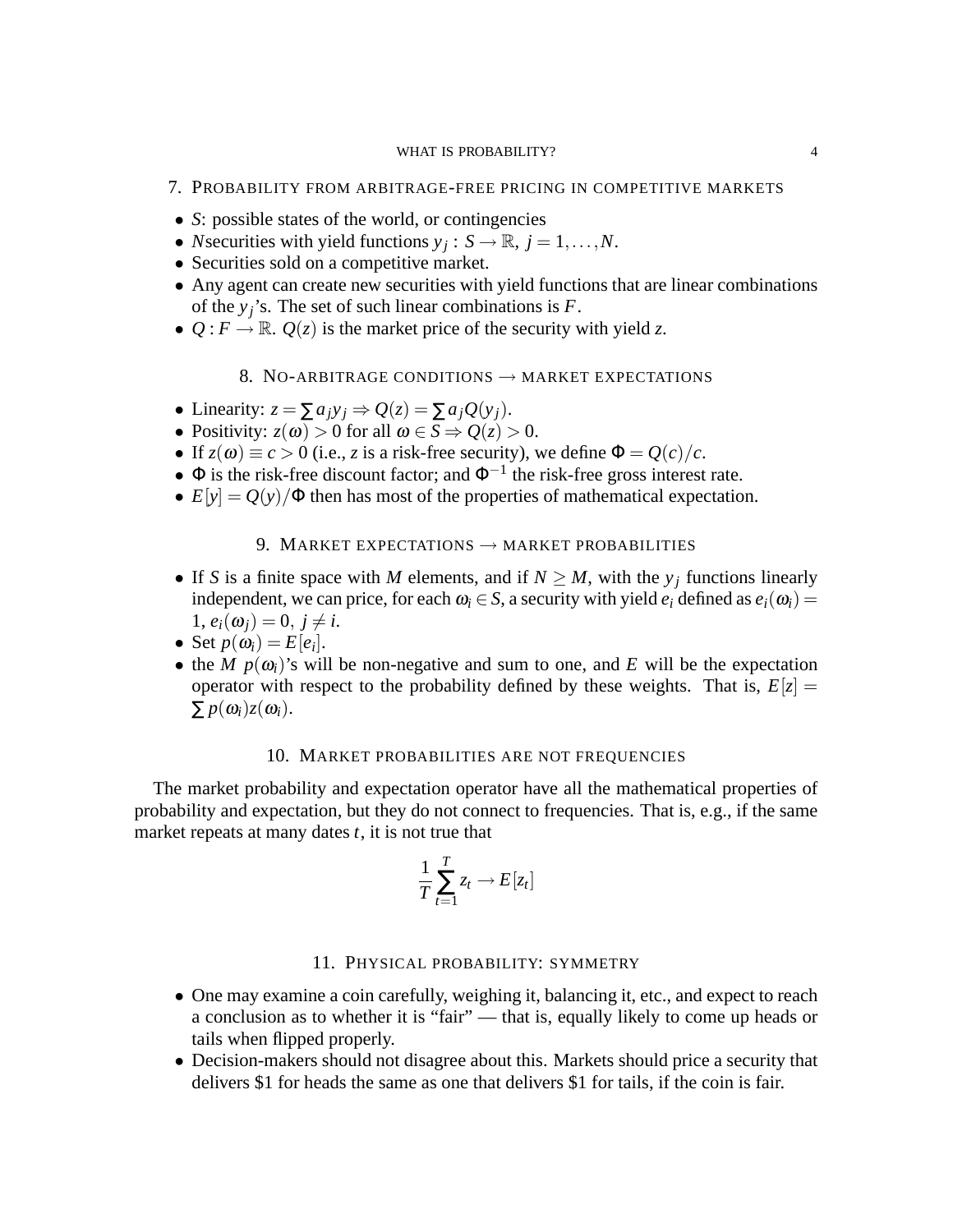• Sometimes we can find a collection of non-overlapping sets for which symmetry arguments are compelling, and we can then construct from them probabilities of more complicated sets.

### 12. PHYSICAL PROBABILITY: FREQUENCY

- Assume many replicas of the state space *S*, indexed by  $t = 1, \ldots, \infty$ .
- We will observe for each *t* the value of  $z_t(\omega)$ .
- Supose  $\{f_j\}$ ,  $T^{-1}\sum_{i=1}^{T}f_j(z_t)$  always converges to a limit as  $T \to \infty$  for some collection  $\{f_j\}.$
- Treat the mapping from  $f_j$  to this limit as an expectation operator  $E[f_j]$ .
- As before, we can use the *E* operator to define a probability function.

#### 13.

Few would disagree with the idea that when the conditions allowing building probability from physical symmetry considerations or from limiting frequencies are met, probabilities should be built that way. Furthermore, in characterizing scientific results it makes sense to maintain a clean distinction between such physically based probabilities and probabilities that do not have such a foundation. On the other hand, in most real-world decision problems most of the uncertainty has to be given weights without any possibility of appeal to such long-run frequencies or physical symmetry.

Some descriptions of the foundations of probability theory seem to imply that the interpretations we have given here are in conflict, as if they are mutually exclusive. In fact, there is no conflict at all between decision-theoretic interpretations of probability and the physical ones. Physical probabilities are, from the decision-theoretic perspective, a special case. Conflict only arises when physical probabilities are claimed to be the only legitimate type of probability.

Market probabilities are also understandable from a decision-theoretic perspective. In a competitive market with rational agents behaving according to the postulates of decision theory, it is possible to derive the form of the market probabilities from knowledge of the probabilities used by the individuals participating in the market (plus knowledge of their budget constraints and utility functions).

#### 14. FORMALLY DEFINING EXPECTATIONS

- We can start from expectations and derive probabilities, or vice versa. First we start with *E*.
- *S*: The "state space" of possible states of the world.
- *F*: A set of functions  $f : S \to W$ , where *W* is a linear space. Such functions are called "random variables".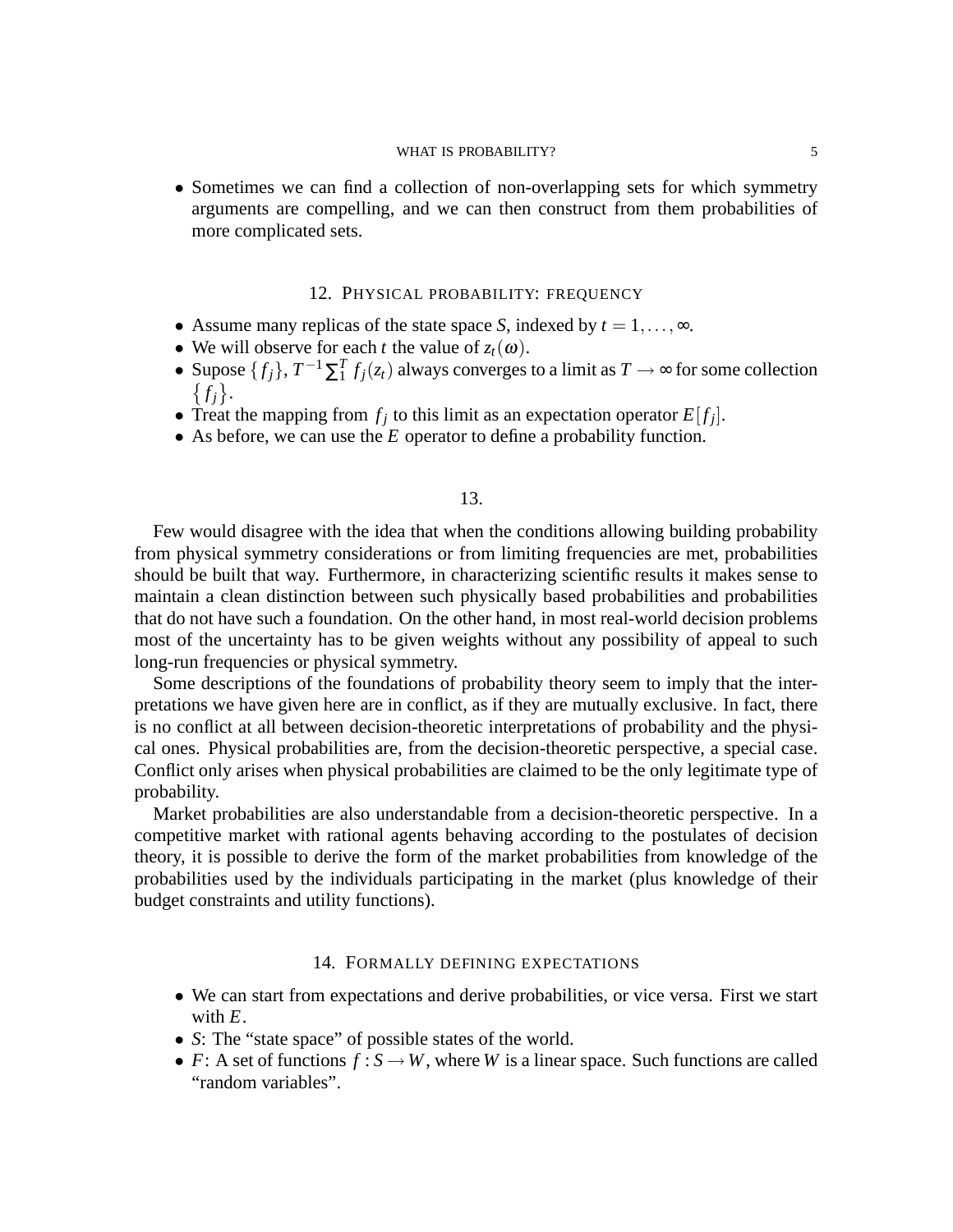• Sometimes "random variable" is reserved for the case  $W = \mathbb{R}$ , "random vector" for  $W = \mathbb{R}^n$ , "stochastic process" for *W* consisting of countable sequences of real numbers  $(\mathbb{R}^{\mathbb{Z}^+})$ , and "continuous time stochastic process" for *W* consisting of functions over an interval of the real line.

## 15. PROPERTIES OF  $E: F \to W$

- (1) *Ef* is defined for all  $f \in F$  and *F* is a linear space.
- (2) If *f* and *g* are each in *F* and *a* and *b* are real numbers,  $E[af+bg] = aEf + b Eg$ .
- (3) If  $f(\omega) \ge 0$  for all  $\omega \in S$ ,  $Ef \ge 0$ .
- (4) If  $\forall (\omega \in S) f(\omega) = c$ ,  $Ef = c$ . (Sometimes this is written loosely as " $E[c] = c$ ". We are also here assuming that the constant function is in *F*.)
- <span id="page-5-0"></span>(5) If  $f_n \in F$  for every  $n, f_n(\omega) > 0$  for every  $n$  and  $\omega$ , and if for each  $\omega \in S$   $f_n(\omega) \downarrow 0$ monotonically as  $n \to \infty$ , then  $E[f_n] \to 0$  as  $n \to \infty$ .

In order to connect expectation to probability we need one more condition, which we state here for the case where  $W = \mathbb{R}$ :

(6) For any  $f \in F$  the function  $f^+$ , defined by

$$
f^+(\omega) = \begin{cases} f(\omega) & \text{if } f(\omega) > 0 \\ 0 & \text{if } f(\omega) \le 0 \end{cases}
$$

is also in *F*.

Condition [\(5\)](#page-5-0) is not needed if we restrict ourselves to *S* with finitely many elements.

## 16. FORMALLY DEFINING PROBABILITY

- $\mathcal F$  is a collection of subsets of *S* that forms a  $\sigma$ -field. This means
	- (1) If  $A_i$  is in  $\mathcal{F}$  for every  $i = 1, ..., \infty$ , then  $\bigcup_i A_i \in \mathcal{F}$ .
	- $(2)$  *S*  $\in$  *F*.
	- (3) If  $A \in \mathcal{F}$ , then  $A^c \in \mathcal{F}$ . ( $A^c$  is the complement of *A* in *S*.)
	- Then a probability on  $\mathcal F$  is a function  $P : \mathcal F \to [0,1]$  satisfying
	- (1) For any  $A \in \mathcal{F}$ ,  $P[A] \geq 0$ ;
	- (2)  $P[S] = 1;$
	- (3) For any disjoint sets  $A, B \in \mathcal{F}$ ,  $P[A \cup B] = P[A] + P[B]$ ; (*A* and *B* disjoint means  $A \cap B = \emptyset.$
	- (4) If  $A_i \in \mathcal{F}$  for every integer *j*, then

$$
P\left[\bigcup_{j=1}^n A_j\right] \xrightarrow[n \to \infty]{} P\left[\bigcup_{j=1}^\infty A_j\right].
$$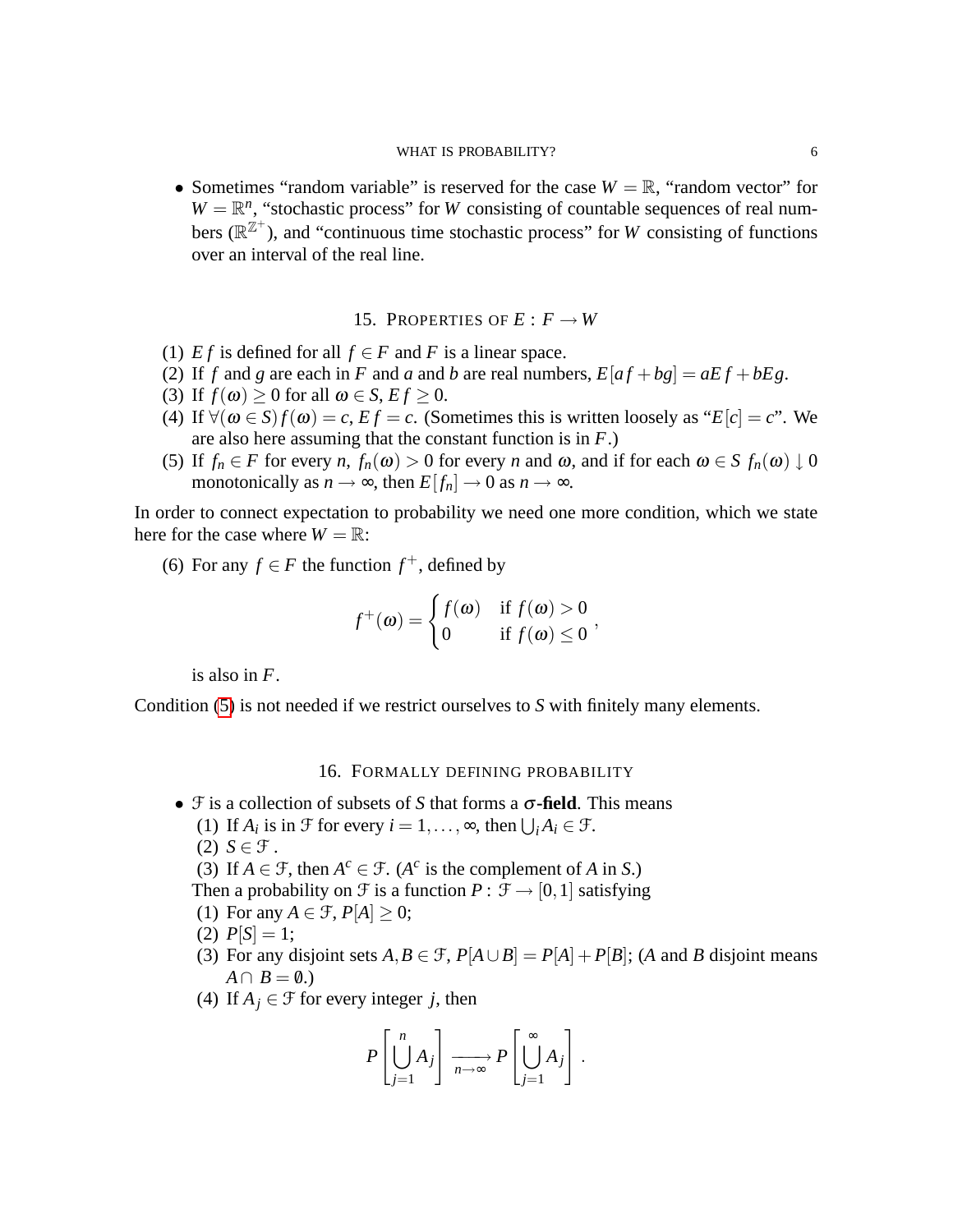### 17. CONNECTIONS TO MONETARY POLICY EXAMPLE

- *S* is "hawks are right" and "doves are right", which we can label as points 0 and 1, say, to save typing.
- Random variables are, e.g., the  $(L_H(R), L_D(R))$  pairs that we generate with different *R*'s. That is, they are functions mapping  $\{0,1\}$  to the real line, or in other words just pairs of real numbers.
- *F* might contain all such pairs (i.e. be  $\mathbb{R}^2$ ) or it might be the linear subspace of  $\mathbb{R}^2$ consisting of all pairs  $(x, y)$  such that  $x = y$ . (Can't be the space for which  $x = 2y$ . Why?)
- The most interesting  $\sigma$ -field on *S* is  $\{0, \{0\}, \{1\}, \{0,1\}\}\$ , i.e. the set of all subsets of *S*. There is one other:  $\{0, \{0,1\}\}.$

## 18.

- The "interesting"  $\sigma$ -field and the  $F = \mathbb{R}^2$  case correspond to each other.
- For this case, there must be a  $p \in [0,1]$  such that we give probability  $p \ge 0$  to  $\{0\}$ and  $1-p$  to  $\{1\}$ , with the probabilities of other sets following from the rules.
- For this case,  $Ef = pf(0) + (1 p)f(1)$ .
- The other case puts probability 1 on  $\{0,1\}$ , 0 on 0 and, since for  $f(0) = f(1)$  for every  $f \in F$ ,  $Ef = f(0) = f(1)$ .

#### 19. PROOF

- Here are some things related to the monetary policy example (actually any twoelement *S*) that are easy to prove. We're not going to prove them, but making sure you can see how to prove them is a good way to check your own understanding.
- The only σ-fields on *S* are the two we've listed.
- The only linear spaces *F* of functions on *S* that meet the conditions we've placed on *F* are the two we've listed.
- *E* and *P* functions of the form we've described here have all the properties we've asserted for general *P* and *E* functions.
- Any *P* defined on one of the two  $\sigma$ -fields that has the properties we've asserted for a probability function has the form we've claimed.
- Any *E* defined on one of the two possible *F*'s has the form we've claimed.

## 20. CONNECTING EXPECTATIONS TO PROBABILITIES

• The general principle: If we have an *E* operator, we can generate a *P* by setting  $P[A] = E[\mathbf{1}_A]$ ; if we have a *P*, we can generate an *E* from  $Ef = \int f(\omega) dP(\omega)$